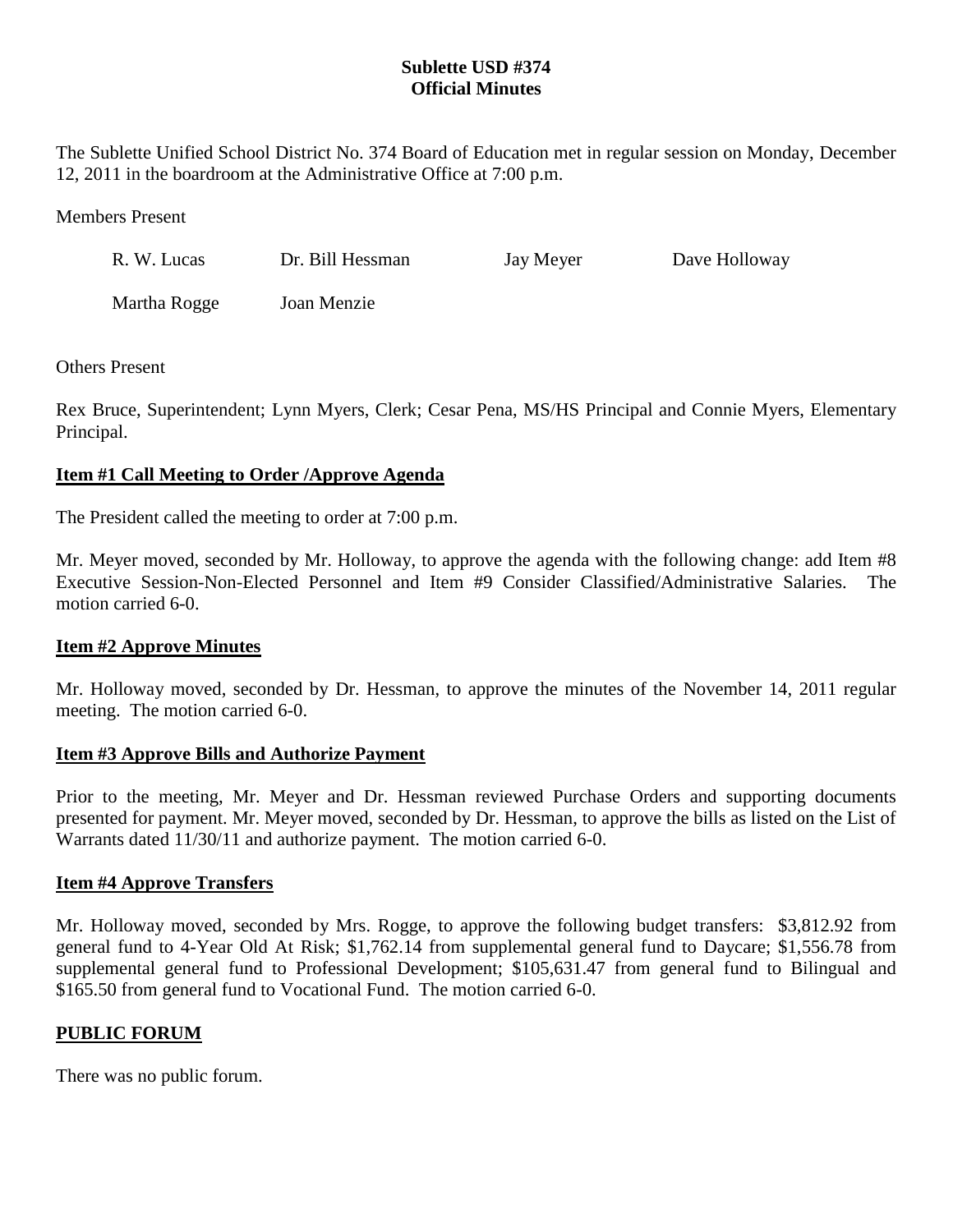Board Minutes Page 2 December 12, 2011

## **Reports**

#### Curriculum

There was no report; the CCC does not meet in December.

### Principals

Mr. Pena informed the board that the middle school has received the Challenge Award from KSDE for  $7<sup>th</sup>$  and 8<sup>th</sup> grade reading and 8<sup>th</sup> grade math. He stated that Travis Powell was the Rotary Student of the Month.

Mr. Pena reported that the Band and Choir Christmas Program will be Thursday at 7:30 p.m.

Mrs. Myers informed the board that the Sublette BEST after school program has been awarded an additional \$62,109 in grant money. It will be used for equipment, materials and to staff summer school.

Mrs. Myers reported that the Elementary Band and Choir Christmas Program will be presented at 2:00 p.m. and 6:00 p.m. on Thursday.

#### SWPRSC/HPEC

Mr. Meyer reported on the SWPRSC Board meeting. Mr. Lucas reported on the HPEC meeting.

#### Superintendent:

Mr. Bruce discussed the governor's school finance plan, sexual predator training for employees and the window installation at the elementary school.

He reminded the board the district Christmas Party will be December 19, 2011 at 6:30 p.m. at the high school cafeteria.

#### KASB Convention

Mr. Bruce and Mr. Lucas discussed the meetings they attended at the convention.

#### **Item #5 Executive Session – Negotiations**

Mrs. Menzie moved, seconded by Mr. Meyer, to go into executive session to discuss negotiations, to include Mr. Bruce in executive session, and to reconvene to open session in the boardroom at 8:00 p.m. The motion carried 6-0.

The Board reconvened to open session at 8:00 p.m.

# **Item #6 Goal Setting**

The information sent to district patrons and employees was discussed.